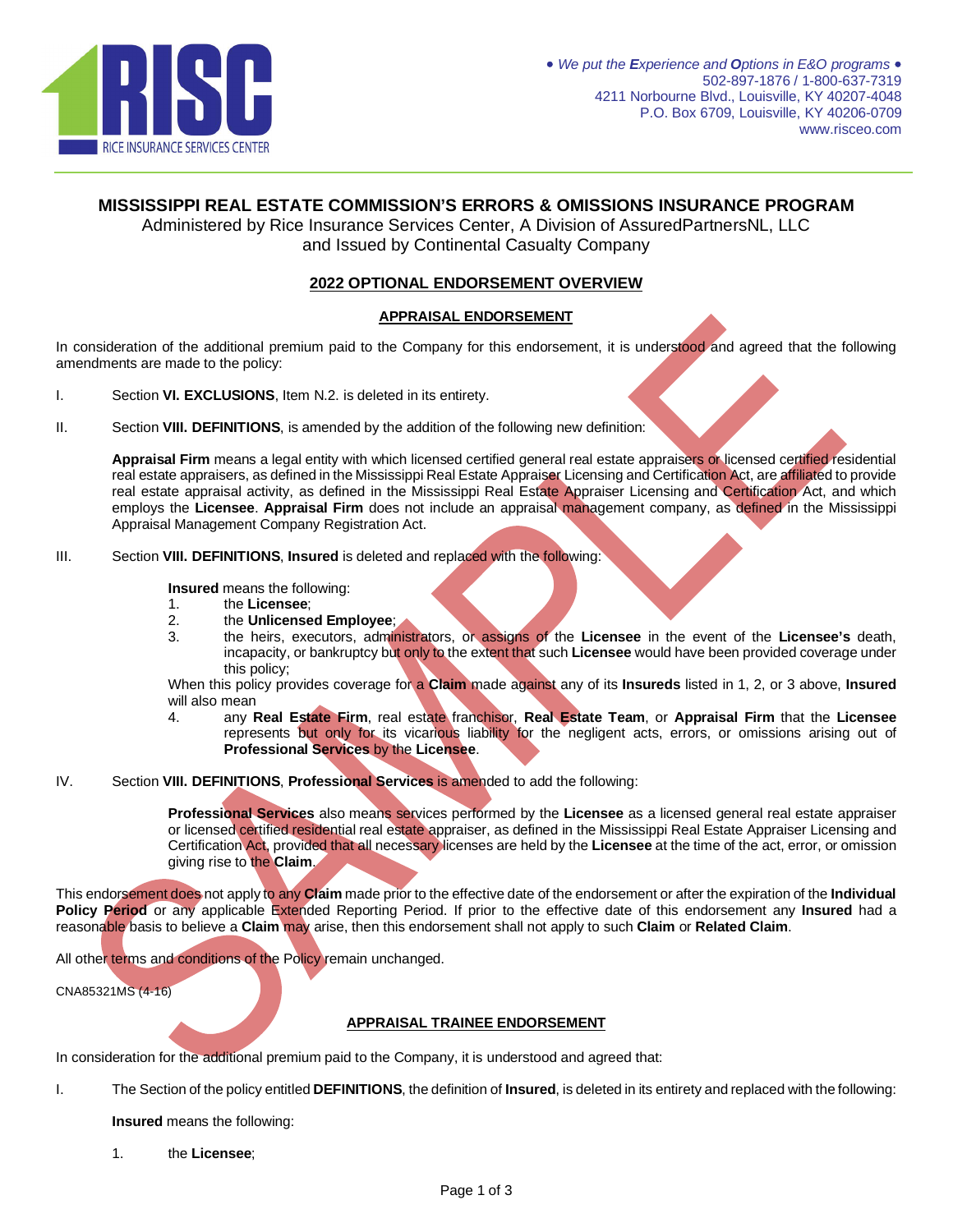- 2. the **Unlicensed Employee**;
- 3. the **Appraisal Trainees** listed in the Schedule below, but only while (a) employed by the **Licensee**, (b) acting under the **Licensee's** supervision and control, and (c) assisting the **Licensee** in the performance of the **Licensee's Professional Services**;
- 4. the heirs, executors, administrators, or assigns of the **Licensee** in the event of the **Licensee's** death, incapacity, or bankruptcy but only to the extent that such **Licensee** would have been provided coverage under this policy;

When this policy provides coverage for a **Claim** made against any of its **Insureds** listed in 1, 2, 3, or 4 above, **Insured** will also mean:

- 5. any **Real Estate Firm,** real estate franchisor, **Real Estate Team**, or **Appraisal Firm** that the **Licensee** represents but only for its vicarious liability for the negligent acts, errors, or omissions arising out of **Professional Services** by the **Licensee**.
- II. The Section of the policy entitled **DEFINITIONS**, is amended by the addition of the following new definition:

**Appraisal Trainee** means anyone who is not a certified or licensed appraiser, who assists in the collection of data or preparation of an appraisal, is employed by the **Licensee**, and under the **Licensee's** supervision or control.

- III. Solely with respect to a **Claim** made against an **Appraisal Trainee**:
	- A. This endorsement shall not apply to any **Claim** made prior to the effective date of the endorsement or after the expiration of the **Individual Policy Period** or any applicable Extended Reporting Period; and
	- B. If, prior to the effective date of this endorsement, any **Insured** had a reasonable basis to believe a **Claim** may arise, then this endorsement shall not apply to such **Claim** or **Related Claim**.

## **SCHEDULE OF APPRAISAL TRAINEES:**

All other terms and conditions of the Policy remain unchanged.

CNA85322MS (4-16)

\_\_\_\_\_\_\_\_\_\_\_\_\_\_\_

# **CONFORMITY ENDORSEMENT**

In consideration of the additional premium paid to the Company for this Endorsement, it is understood and agreed as follows:

The terms and conditions of coverage herein shall be altered to conform to the minimum requirements established for real estate errors and omissions insurance by the State(s) listed below which have mandatory errors and omissions requirements, provided that: (1) the **Policyholder** holds a current real estate license in the State(s) listed below; and (2) the negligent acts, errors or omissions arise out of the rendering of **Professional Services** in the State(s) listed below.

Applies to following State(s):

All other terms and conditions of the Policy remain unchanged.

G144149A23 (6-11)

## **CONTINGENT BODILY INJURY AND PROPERTY DAMAGE ENDORSEMENT**

In consideration of the additional premium paid to the Company, it is understood and agreed that the policy is amended as follows:

**I.** The Declarations Page is amended to include the following new Item:

## SUBLIMITS **BODILY INJURY CLAIM/PROPERTY DAMAGE CLAIM:**

- (a) \$10,000 per **Licensee** per **Bodily Injury Claim** or **Property Damage Claim** (**Damages & Claim Expenses**)
- (b) \$10,000 Aggregate per **Licensee**
- **II.** The Section entitled **LIMITS OF LIABILITY** is amended to include the following:

The Company's Sublimit of Liability for **Damages** and **Claim Expenses** for each **Bodily Injury Claim** or **Property Damage Claim** shall not exceed the per **Bodily Injury Claim** or **Property Damage Claim** Sublimit stated in the Declarations. The Company's Sublimit of Liability for **Damages** and **Claim Expenses** for all **Bodily Injury Claims** and **Property Damage Claims**, combined, shall not exceed the Aggregate **Bodily Injury Claims** and **Property Damage Claims** Sublimit set forth in the Declarations. **Damages** paid within the **Bodily Injury Claim**/**Property Damage Claim** Sublimits of Liability are included within, and not in addition to, the per **Claim** and the Aggregate Limits of Liability set forth in the Declarations.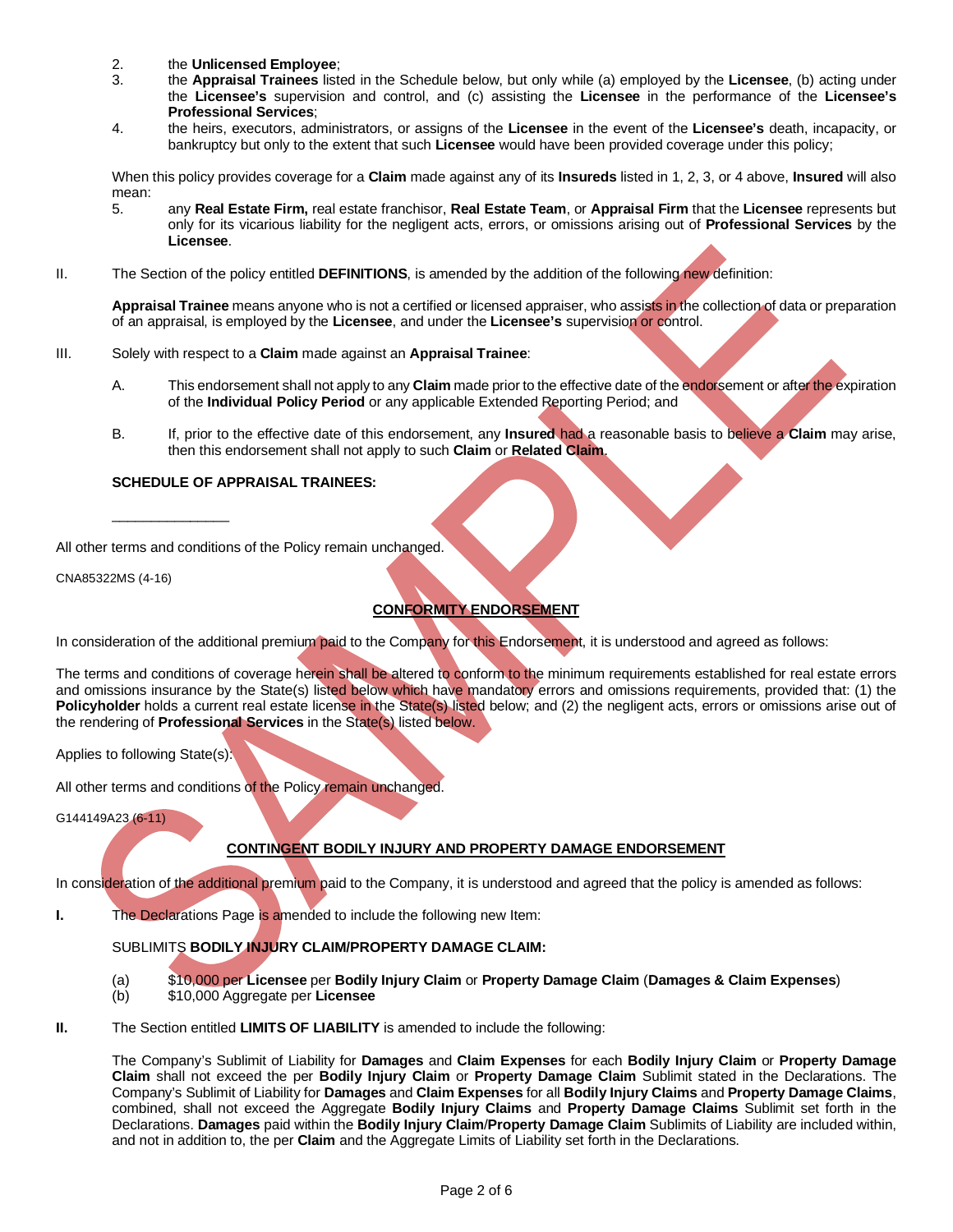- **III.** The Section entitled **LIMITS OF LIABILITY**, Subsection G. is deleted in its entirety and replaced with the following:
	- G. Except with respect to a **Discrimination Claim**, **Environmental Claim**, **Escrow Claim**, **Bodily Injury Claim**, and **Property Damage Claim**, **Claim Expenses** are in addition to the Limits of Liability. The Company will not pay **Claim Expenses** in connection with covered **Discrimination Claims**, **Environmental Claims**, **Escrow Claims**, **Bodily Injury Claims**, or **Property Damage Claims** after the applicable Sublimits of Liability have been exhausted.
- **IV.** The Section entitled **EXCLUSIONS**, the exclusion entitled Bodily Injury, is deleted in its entirety and replaced with the following:

Bodily Injury

bodily injury, sickness, disease, mental anguish, pain, suffering, emotional distress, or death of any person, except that this exclusion shall not apply to a **Bodily Injury Claim** or a **Property Damage Claim** until the **Bodily Injury Claim**/**Property Damage Claim** Sublimit of Liability has been exhausted;

**V.** The Section entitled **EXCLUSIONS**, the exclusion entitled Property Damage, is deleted in its entirety and replaced with the following:

Property Damage

physical injury to, destruction, or loss of use of tangible property, except that this exclusion shall not apply to (1) a **Lock Box Claim** until the **Lock Box Claim** Sublimit of Liability has been exhausted or (2) a **Bodily Injury Claim** or **Property Damage Claim** until the **Bodily Injury Claim**/**Property Damage Claim** Sublimit of Liability has been exhausted;

**VI.** Solely with respect to the coverage provided by this endorsement, the Section entitled **EXCLUSIONS** is amended by the addition of the following new exclusions:

Motor Vehicle

the ownership, maintenance, operation, use, entrustment to others, loading, or unloading of any motor vehicle, aircraft or watercraft, operated by, rented or loaned to any **Insured**;

#### Workers Compensation

any act or omission for which any **Insured** could be held liable under any workers compensation, unemployment compensation, or disability benefits law or under any similar law;

Employee of Insured

bodily injury, sickness, disease, mental anguish, pain, suffering, emotional distress, or death of any employee of the **Insured**, arising out of his or her employment by the **Insured** or to any obligation of the **Insured** to indemnify or contribute with another employer because of damages arising out of such injury or death;

**VII.** The Section entitled **DEFINITIONS**, the definition of **Claim**, is amended by the addition of the following:

**Claim** also includes a **Bodily Injury Claim** and a **Property Damage Claim**.

**VIII.** Solely with respect to the coverage provided by this endorsement, the Section entitled **DEFINITIONS** is amended by the addition of the following new definitions:

#### **Bodily Injury Claim** means:

1. a written demand for money or services received by the **Insured**; or

2. service of a lawsuit or institution of arbitration or mediation proceedings against the **Insured**;

seeking **Damages** and alleging a negligent act, error, or omission in the **Licensee's** performance of or failure to perform **Professional Services** that resulted in bodily injury, sickness, disease, mental anguish, pain, suffering, emotional distress, or death of any person, provided that:

- a. the **Claim** results solely from a negligent act, error or omission committed by the **Licensee** while performing **Professional Services**;
- b. such negligent act, error or omission was a proximate cause of the bodily injury, sickness, disease, mental anguish, pain, suffering, emotional distress, or death; and
- c. there is no other policy that is applicable to such **Claim**.

### **Property Damage Claim** means:

- 1. a written demand for money or services received by the **Insured**; or
- 2. service of a lawsuit or institution of arbitration or mediation proceedings against the **Insured**;

seeking **Damages** and alleging a negligent act, error, or omission in the **Licensee's** performance of or failure to perform **Professional Services** that resulted in physical injury to, destruction of, or loss of use of tangible property, provided that: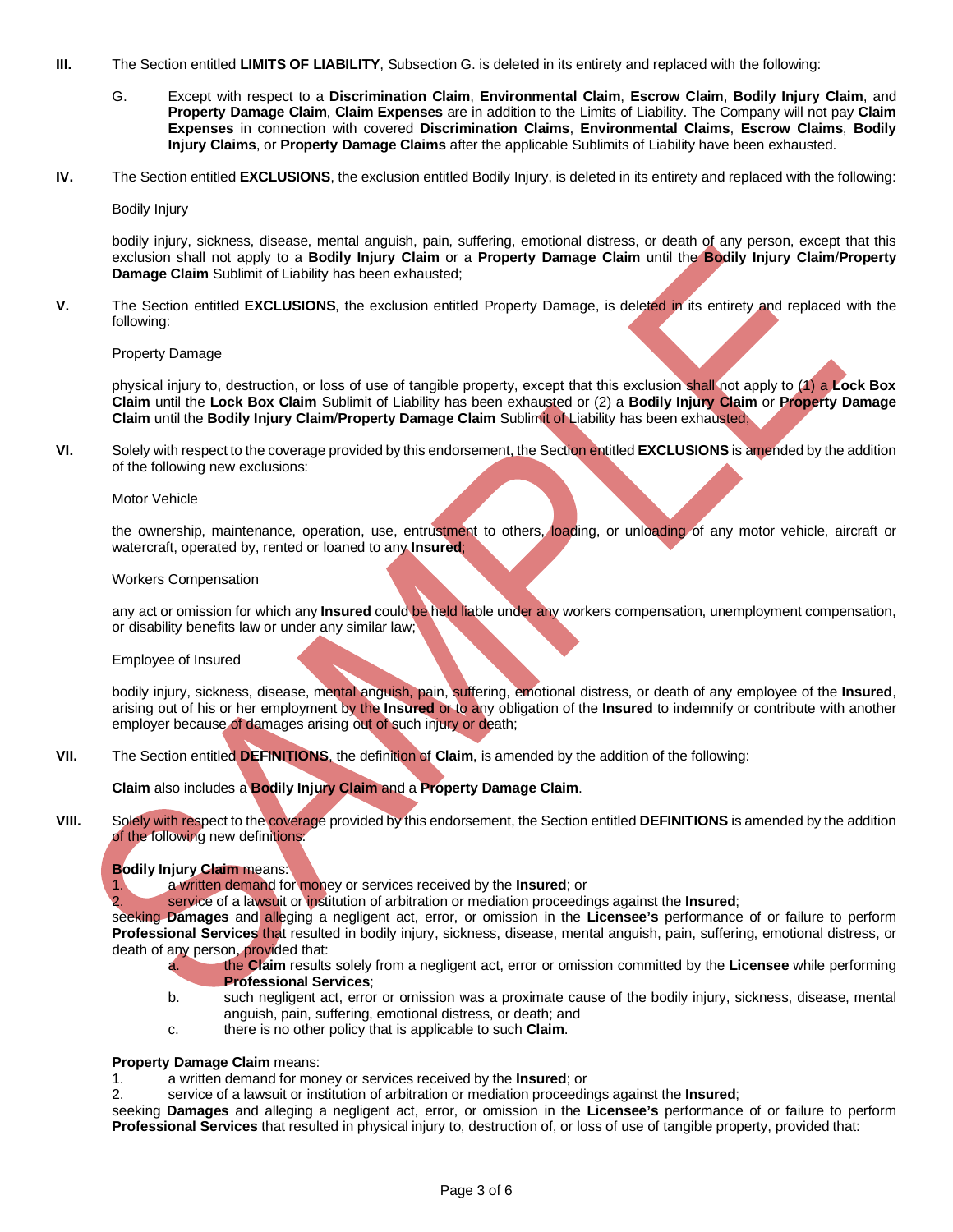- a. the **Claim** results solely from a negligent act, error or omission committed by the **Licensee** while performing **Professional Services**,
- b. such negligent act, error or omission was a proximate cause of the physical injury to, destruction of, or loss of use of tangible property; and
- c. there is no other policy that is applicable to such **Claim.**

This endorsement does not apply to any **Claim** made prior to the effective date of the endorsement or after the expiration of the **Individual Policy Period** or any applicable Extended Reporting Period. If prior to the effective date of this endorsement any **Insured** had a reasonable basis to believe a **Claim** may arise, then the coverage provided by this endorsement shall not apply to such **Claim** or **Related Claim**.

All other terms and conditions of the Policy remain unchanged.

CNA85319MS (4-16)

## **FRANCHISE ENDORSEMENT**

In consideration of the premium paid to the Company, it is understood and agreed as follows:

In the event that the **Licensee** is affiliated with\_\_\_\_\_\_\_\_\_\_\_\_\_\_\_, then \_\_\_\_\_\_\_\_\_\_\_\_\_\_\_ meets the definition of a **Real Estate Firm** under Section **VIII. DEFINITIONS** of the policy and, therefore, is included within Section **VIII. DEFINITIONS**, the definition of **Insured**, Subsection 4. of the policy.

There shall be no coverage afforded to such entity as a result of its independent acts, errors, or omissions.

All other terms and conditions of the Policy remain unchanged.

CNA85318MS (4-16)

## **INCREASED LIMITS OF LIABILITY ENDORSEMENT \$250K FOR EACH CLAIM/ \$750K FOR ALL CLAIMS**

It is agreed that in consideration of the additional premium paid, the following amendment is made to the policy Declarations Page only as respects the **Licensee** named below and only as respects a **Claim** first made against such **Licensee** and reported to the Company in writing after the effective date of this endorsement:

The following item of the Declarations is deleted in its entirety and replaced by the following:

**ITEM 3.** LIMITS OF LIABILITY (a) \$250,000 per **Licensee** per **Claim** (**Damages**) (b) \$750,000 Aggregate per **Licensee**

This endorsement does not apply to any **Claim** made prior to the effective date of the endorsement or after the expiration of the **Individual Policy Period** or any applicable Extended Reporting Period. If prior to the effective date of this endorsement any **Insured** had a reasonable basis to believe a **Claim** may arise, then the increased Limits of Liability provided by this endorsement shall not apply to such **Claim** or **Related Claim**.

Nothing herein shall serve to increase any amounts provided under Section **IV. SUPPLEMENTARY PAYMENTS** or any Sublimits of Liability.

All other terms and conditions of the Policy remain unchanged.

CNA85316MS (4-16)

#### **INCREASED LIMITS OF LIABILITY ENDORSEMENT \$500K FOR EACH CLAIM/ \$1M FOR ALL CLAIMS**

It is agreed that in consideration of the additional premium paid, the following amendment is made to the policy Declarations Page only as respects the **Licensee** named below and only as respects a **Claim** first made against such **Licensee** and reported to the Company in writing after the effective date of this endorsement:

The following item of the Declarations is deleted in its entirety and replaced by the following:

- **ITEM 3.** LIMITS OF LIABILITY (a) \$500,000 per **Licensee** per **Claim** (**Damages**)
	- (b) \$1,000,000 Aggregate per Licensee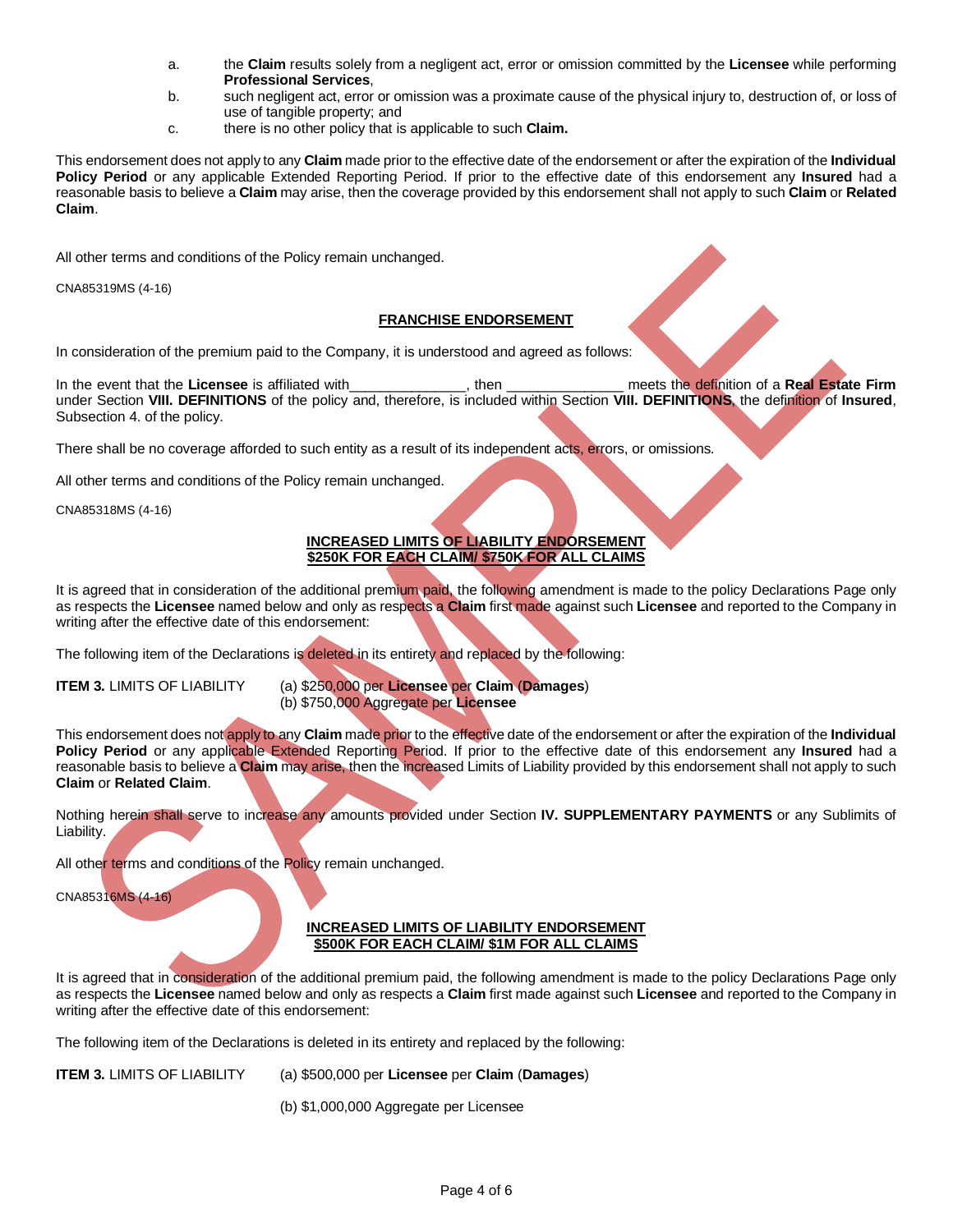This endorsement does not apply to any **Claim** made prior to the effective date of the endorsement or after the expiration of the **Individual Policy Period** or any applicable Extended Reporting Period. If prior to the effective date of this endorsement any **Insured** had a reasonable basis to believe a **Claim** may arise, then the increased Limits of Liability provided by this endorsement shall not apply to such **Claim** or **Related Claim**.

Nothing herein shall serve to increase any amounts provided under Section **IV. SUPPLEMENTARY PAYMENTS** or any Sublimits of Liability.

All other terms and conditions of the Policy remain unchanged.

CNA85317MS (4-16)

## **OPTIONAL EXTENDED REPORTING PERIOD ENDORSEMENT**

It is hereby understood and agreed that this policy is terminated with respect to **Claims** made on or after **Example 1** (hereafter called the termination date). It is further agreed and understood that the Optional Extended Reporting Period provided under this Endorsement will begin on the termination date listed above and end on \_\_\_\_\_\_\_\_\_\_\_\_\_\_(hereaf Endorsement will begin on the termination date listed above and end on

In consideration of the **Licensee's** payment to the Company of the Premium of \$\_\_\_\_\_\_\_\_, this policy shall apply to **Claims** first made against the **Insured** and reported to the Company during the extension period and alleging, arising from, or related to negligent acts, errors or omissions committed or alleged to have been committed after the **Licensee's Retroactive Date**. The Limits of Liability shown on the Declarations are not increased by this Optional Extended Reporting Period Endorsement.

This Endorsement, once issued, cannot be canceled.

The premium for the Optional Extended Reporting Period Endorsement will be fully earned and is determined as shown below:

| Optional Extended Reporting Period Term | premium     |
|-----------------------------------------|-------------|
| One Year                                | 100%        |
| Two Years                               | 150%        |
| Three Years                             | <b>200%</b> |
|                                         |             |

All other provisions of the policy remain unchanged.

G-144151-A (Ed. 1/03)

## **RESIDENTIAL PERSONAL INTEREST COVERAGE ENDORSEMENT**

In consideration of the additional premium paid, it is understood and agreed that:

- **I.** Section **VI. EXCLUSIONS**, the exclusion entitled J. Owned Property, is deleted in its entirety and replaced with the following:
	- J. Owned Property

any **Professional Services** relating to property:

1. more than 10% owned by, or

2. purchased or attempted to be purchased by

an **Insured**; **Insured's** spouse; or any entity, corporation, partnership, or trust in which an **Insured** or **Insured's** spouse owned or controlled more than 10% financial interest;

#### however, this exclusion does not apply to:

a. any **Claim** arising from the sale of property acquired by the **Insured** pursuant to a guaranteed sale listing contract. The guaranteed sale listing contract must be a written agreement between the **Insured** and the seller of a property in which the **Insured** agrees to purchase the property if it is not sold under the listing agreement in a specified time. For coverage to apply, the **Insured** must hold title to the property for less than one (1) year and must continually offer it for sale;

- b. the sale or listing for sale of residential property which is the **Licensee's Primary Residence**, so long as the sale or listing is performed under the **Licensee's** real estate license and supervised by the **Licensee's** responsible broker or firm; or
- c. any **Claim** arising from the sale or listing for sale of **Residential Property**, other than the **Licensee's Primary Residence**, provided that:
	- i. the property was owned for at least one hundred eighty (180) days by the **Licensee**; the **Licensee's** spouse; or any entity, corporation, partnership, or trust which the **Licensee** or **Licensee's** spouse has or had a financial or ownership interest;
	- ii. the property was not constructed or developed by the **Licensee**; the **Licensee's** spouse; or any entity, corporation, partnership, or trust in which the **Licensee** or **Licensee's** spouse has or had a financial or ownership interest;